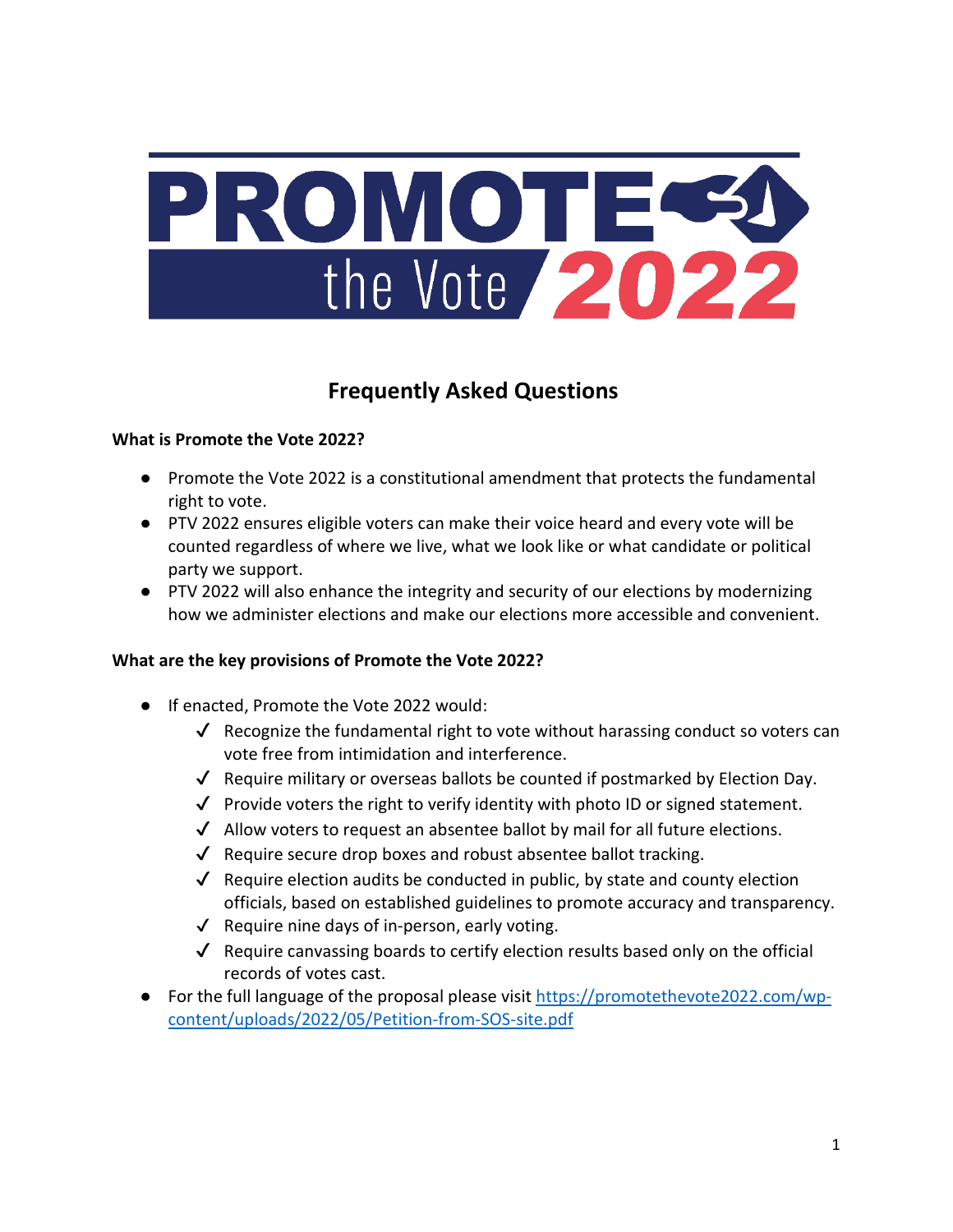#### **Is the Promote the Vote 2022 ballot initiative partisan?**

- $\bullet$  No.
- Promote the Vote 2022 ensures all Michigan voters will have their voices heard and vote counted no matter what political party or candidate you support.
- For a list of our current supporters please visit <https://promotethevote2022.com/partners/>

#### **Who supports this proposal?**

- Promote the Vote 2022 enjoys support from a broad and diverse coalition of nonpartisan organizations.
- Some early supporters include the League of Women Voters, Michigan Farmers Union, Voters Not Politicians, the NAACP, the Michigan League of Conservation Voters and more.
- For a full list of our current supporters please visit <https://promotethevote2022.com/partners/>

#### **How many petition signatures are required to get on the ballot?**

● A total of 425,059 valid Michigan voter signatures are due by July 11, 2022 to place Promote the Vote 2022 on the November ballot.

# **How will Promote the Vote 2022 collect the necessary signatures?**

- Promote the Vote 2022 is working with a robust network of statewide volunteers as well as paid petition circulators to gather the necessary signatures by the deadline.
- Promote the Vote 2022's coalition of grassroots partners have extensive experience collecting petition signatures.

#### **How will Promote the Vote 2022 make elections more secure?**

- The Promote the Vote 2022 ballot initiative will enhance the integrity and security of our elections by modernizing how we administer elections to ensure every vote counts and every eligible voter can vote without harassment, intimidation or interference.
- The proposal requires the identity of each voter be verified prior to counting their vote, whether they are voting in person or by mail, and requires Michigan to have a statewide system for voters to track their absentee ballot.
- The proposal ensures the result of all elections in Michigan are determined based on the votes cast.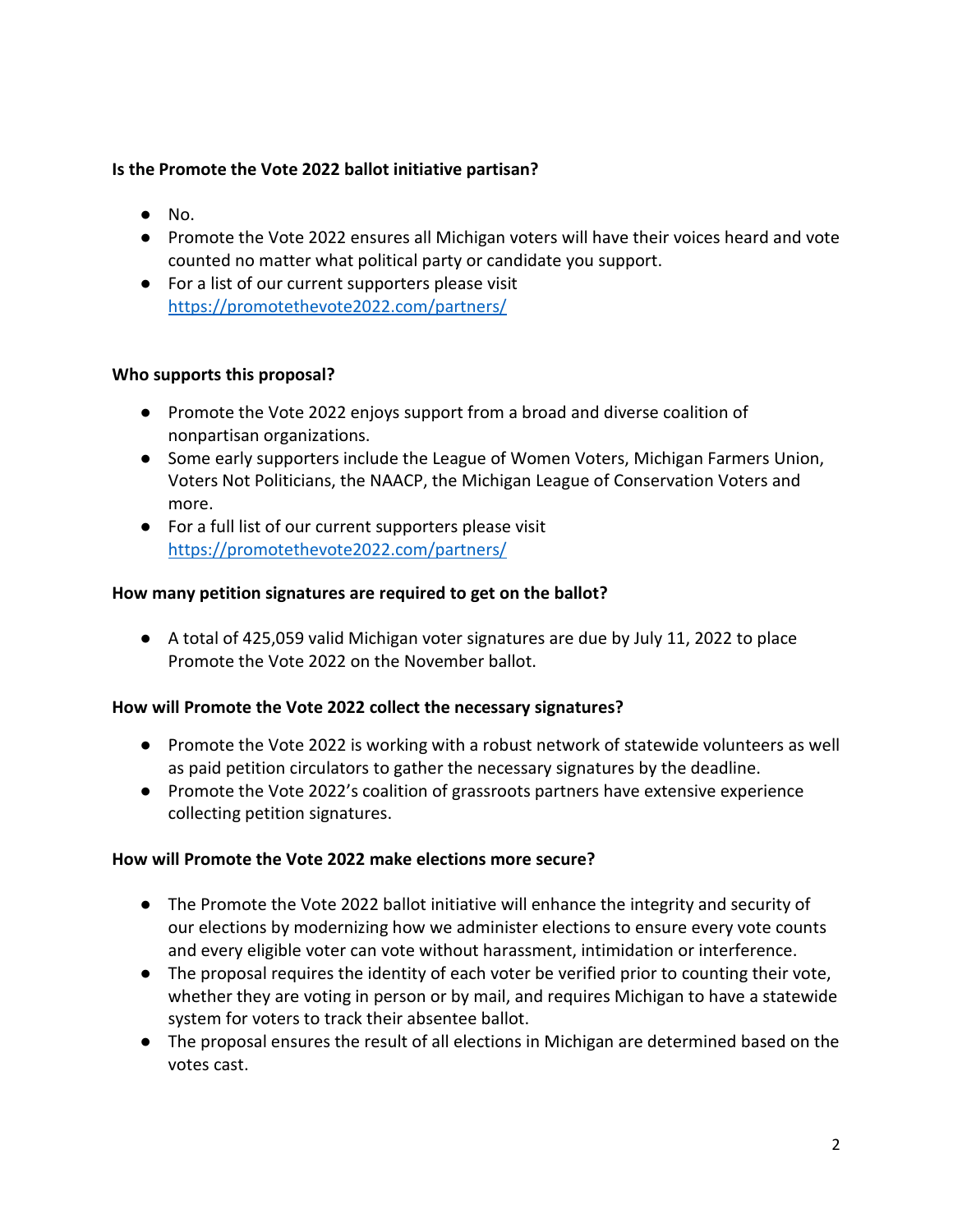# **How does this proposal make our elections more accessible?**

- Promote the Vote 2022 will make voting more accessible, convenient and secure, especially for working parents, military families who move frequently or get deployed overseas, elderly voters, voters with disabilities and rural voters who live or work far from their polling location.
- The proposal would require military or overseas ballots be counted if postmarked by Election Day and received within six days.
- Promote the Vote 2022 also establish barrier free absentee and early voting and requires secure drop boxes to promote accessibility, choice and convenience.

# **How will Promote the Vote 2022 ensure Michigan elections are free from interference, harassment, and intimidation?**

- The ballot initiative will amend the Michigan Constitution to expressly protect voting as a fundamental right and prohibit interference with the right to vote.
- Promote the Vote 2022 will prohibit harassing, threatening or intimidating conduct that interferes with the right to vote.

# **How will Promote the Vote 2022 help military and overseas voters make their voice heard at the ballot box?**

- Military and overseas voters face challenges getting their completed absentee ballot back to their clerk in time to be counted.
- More than half the states in this country provide more time after Election Day for military and overseas voters ballots to arrive and be counted.
- Promote the Vote 2022 will require the absentee ballots of military and overseas voters be counted if postmarked by Election Day and received within six days.
- When the vote of a military or overseas voter isn't counted, their voice is excluded and that hurts our democracy.

# **How will Promote the Vote 2022 impact voters' access to absentee voting?**

- Promote the Vote 2022 will provide eligible voters the right to a single application to vote absentee in all elections.
- It will also ensure equal access to a secure drop box or postage to return your ballot, and create a robust absentee ballot tracking system.

# **How will Promote the Vote 2022 ensure identity verification of each voter?**

- Promote the Vote 2022 ensures voters verify their identity prior to their vote being counted, whether they vote by mail or in person.
- Promote the Vote 2022's identity verification system for in person voting requires a voter to provide photo identification or sign a legal affidavit.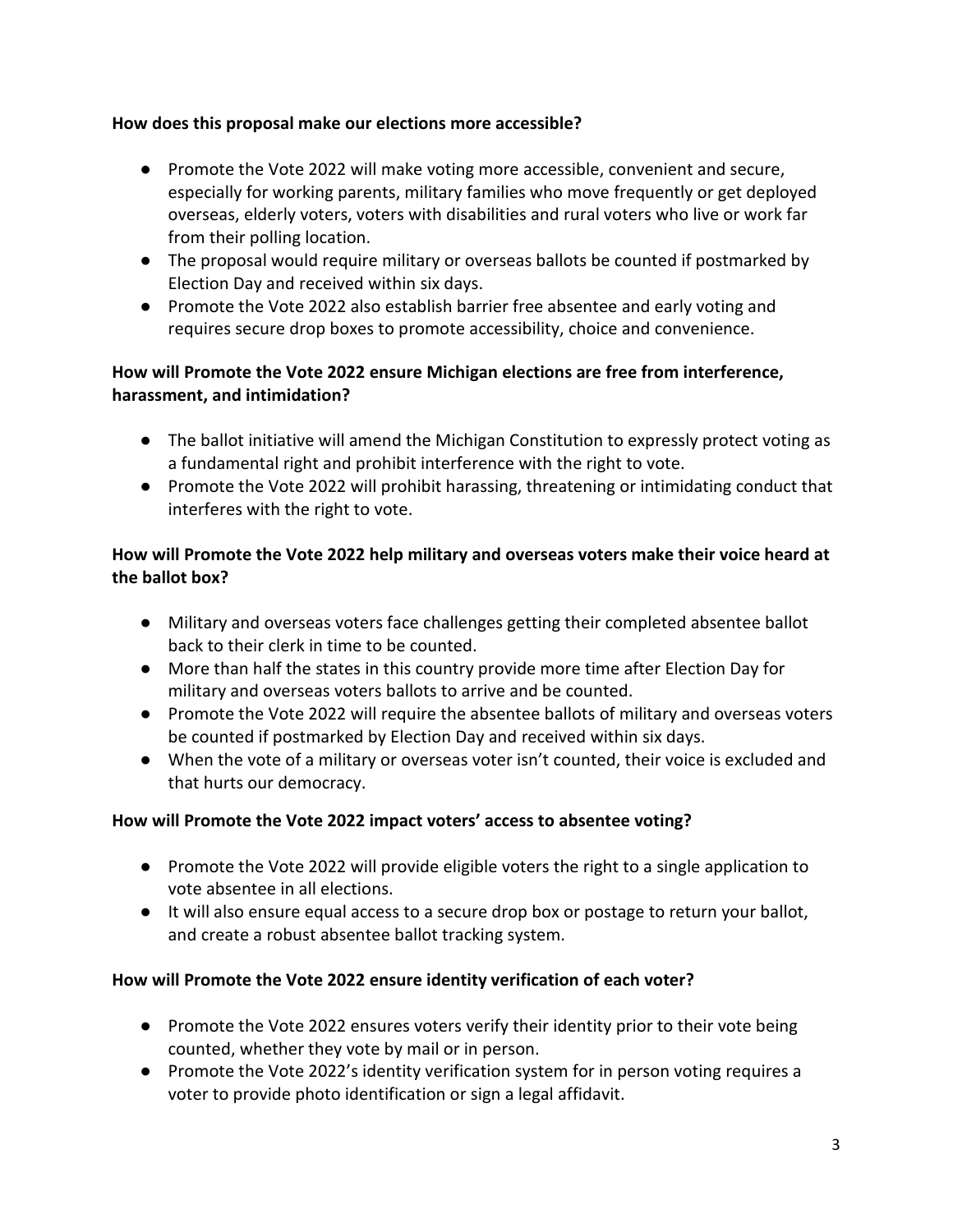- This requirement is comparable to or stricter than 42 other states and DC.
- Promote the Vote 2022's identity verification system for voting by mail requires voters to submit a signed a legal document with their completed ballot and requires election officials to compare the signature with those on file for the voter.
- This requirement is comparable to or stricter than 33 other states and DC.

### **How will Promote the Vote 2022 improve future audits of Michigan elections?**

- Promote the Vote 2022 will ensure that election audits are conducted in public and all funding for election audits is publicly disclosed.
- The ballot initiative will also ensure that ballots and other election materials remain securely in the control of election officials and that political parties play no role in conducting election audits.

# **How will Promote the Vote 2022 implement in person, early voting?**

- Promote the Vote 2022 will require a minimum of nine days of in person, early voting prior to all statewide and federal elections. This will include two weekends, increasing access and convenience for all Michigan voters.
- In person, early voting allows voters to put their completed ballot into a tabulator which has a similar look and feel to voting like at your polling location on Election Day.
- The initiative allows local communities to work together to provide in person, early voting at a convenient location in your community.
- The ballot initiative prohibits generating or reporting the results of ballots cast early until after 8 p.m. on Election Day.

# **How will Promote the Vote 2022 ensure Michigan elections are determined solely based on the votes cast by eligible voters in that election?**

● Promote the Vote 2022 requires canvassing boards to certify election results based only on the official records of votes cast.

# **Why does Promote the Vote 2022 amend the Michigan Constitution?**

- The fundamental right to have your voice heard and vote counted regardless of what candidate we support, where we live or what we look like is essential to our democracy.
- The right to vote is critical to guaranteeing all our other rights and should be protected in our Michigan Constitution.